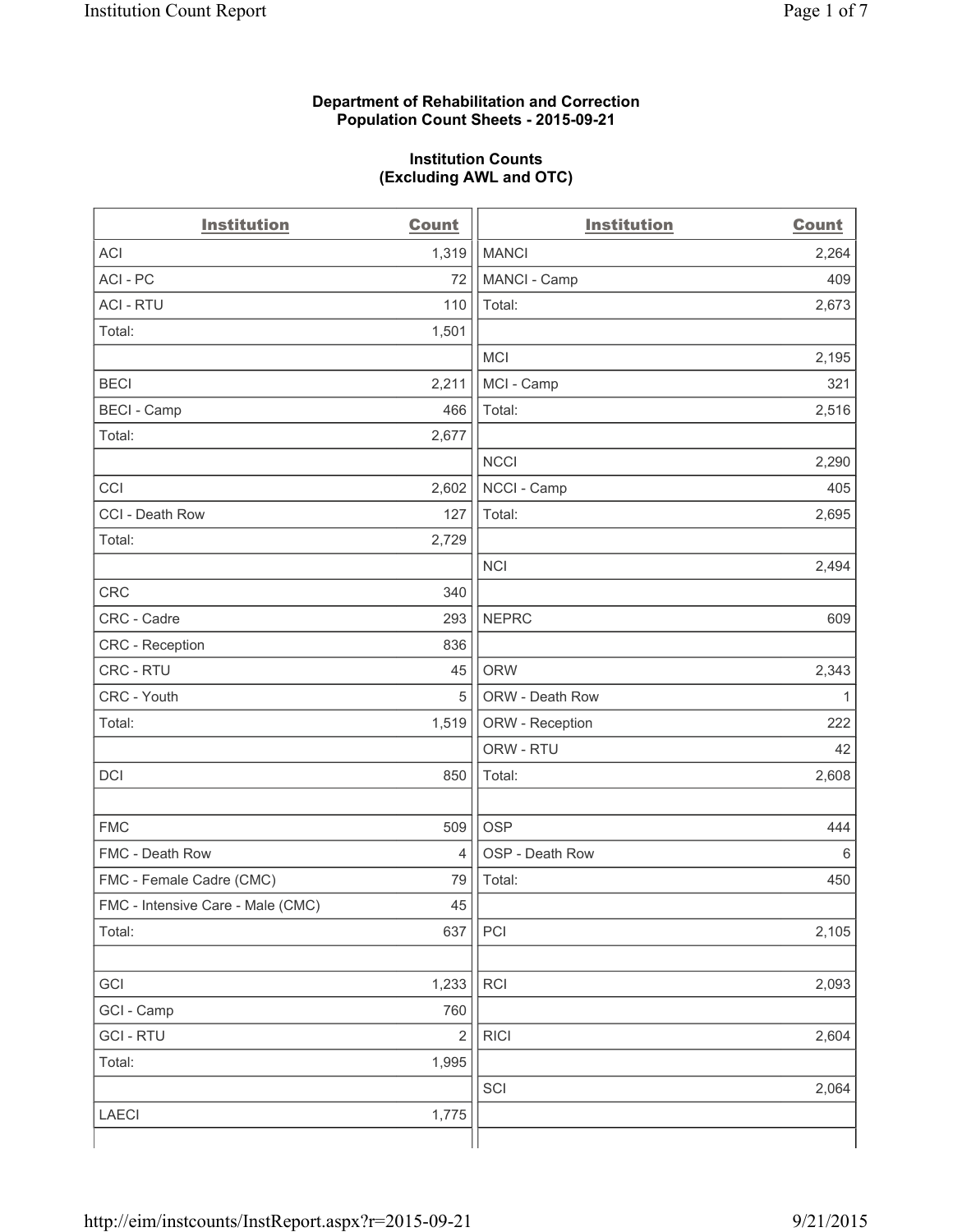|                          |       | <b>SOCF</b>      | 1,149                                     |
|--------------------------|-------|------------------|-------------------------------------------|
| <b>LECI</b>              | 2,318 | SOCF - RTU       | 47                                        |
| LECI - Camp              | 175   | Total:           | 1,196                                     |
| Total:                   | 2,493 |                  |                                           |
|                          |       | <b>TCI</b>       | 1,102                                     |
| LOCI                     | 2,279 | TCI - Camp       | 451                                       |
|                          |       | Total:           | 1,553                                     |
| <b>LORCI</b>             | 197   |                  |                                           |
| LORCI - Cadre            | 141   | <b>TOCI</b>      | 982                                       |
| <b>LORCI - Reception</b> | 958   | <b>TOCI - PC</b> | 100                                       |
| Total:                   | 1,296 | Total:           | 1,082                                     |
|                          |       |                  |                                           |
| <b>MACI</b>              | 1,171 | <b>WCI</b>       | 1,251                                     |
| MACI - Minimum           | 1,403 | WCI - RTU        | 89                                        |
| Total:                   | 2,574 | Total:           | 1,340                                     |
|                          |       |                  |                                           |
|                          |       |                  | <b>50 407</b><br><b>Total Donulation:</b> |

**Total Population: 50,407**

\* The Total Population includes 32 Offenders with Reason Codes 30 & 31. \*\* The Total Population includes 33 Offenders with Reason Code 0A.

# **Male Population by Security Level (Include AWL and Exclude OTC)**

| <b>Security Level</b>  |                   | <b>Body</b> | <b>AWL</b> | $(-OTC)$       | <b>Total</b> |
|------------------------|-------------------|-------------|------------|----------------|--------------|
| Total Level 5          |                   | 129         | 2          | $\overline{2}$ | 129          |
| <b>Total Level 4</b>   |                   | 1,739       | 18         | 16             | 1,741        |
| Total Level 3          |                   | 11,622      | 158        | 116            | 11,664       |
| Total Level 2          |                   | 17,160      | 260        | 183            | 17,237       |
| <b>Total Level 1</b>   |                   | 15,384      | 202        | 101            | 15,485       |
| <b>Total Death Row</b> |                   | 139         |            |                | 139          |
|                        | <b>Total Male</b> | 46,173      | 641        | 419            | 46,395       |

### **Female Population by Institution (Include AWL and Exclude OTC)**

| <b>Institution</b>       | <b>Body</b> | <b>AWL</b> | (-OTC) | <b>Total</b> |
|--------------------------|-------------|------------|--------|--------------|
| DCI                      | 850         | 11         | 6      | 855          |
| <b>FMC</b>               | 20          | 4          | 0      | 24           |
| FMC - Female Cadre (CMC) | 79          | З          | っ      | 80           |
| <b>NEPRC</b>             | 609         | 15         | 4      | 620          |
| <b>ORW</b>               | 2,343       | 51         | 22     | 2,372        |
| <b>ORW - Death Row</b>   |             |            | 0      |              |
| ORW - Reception          | 222         |            | 0      | 222          |
|                          |             |            |        |              |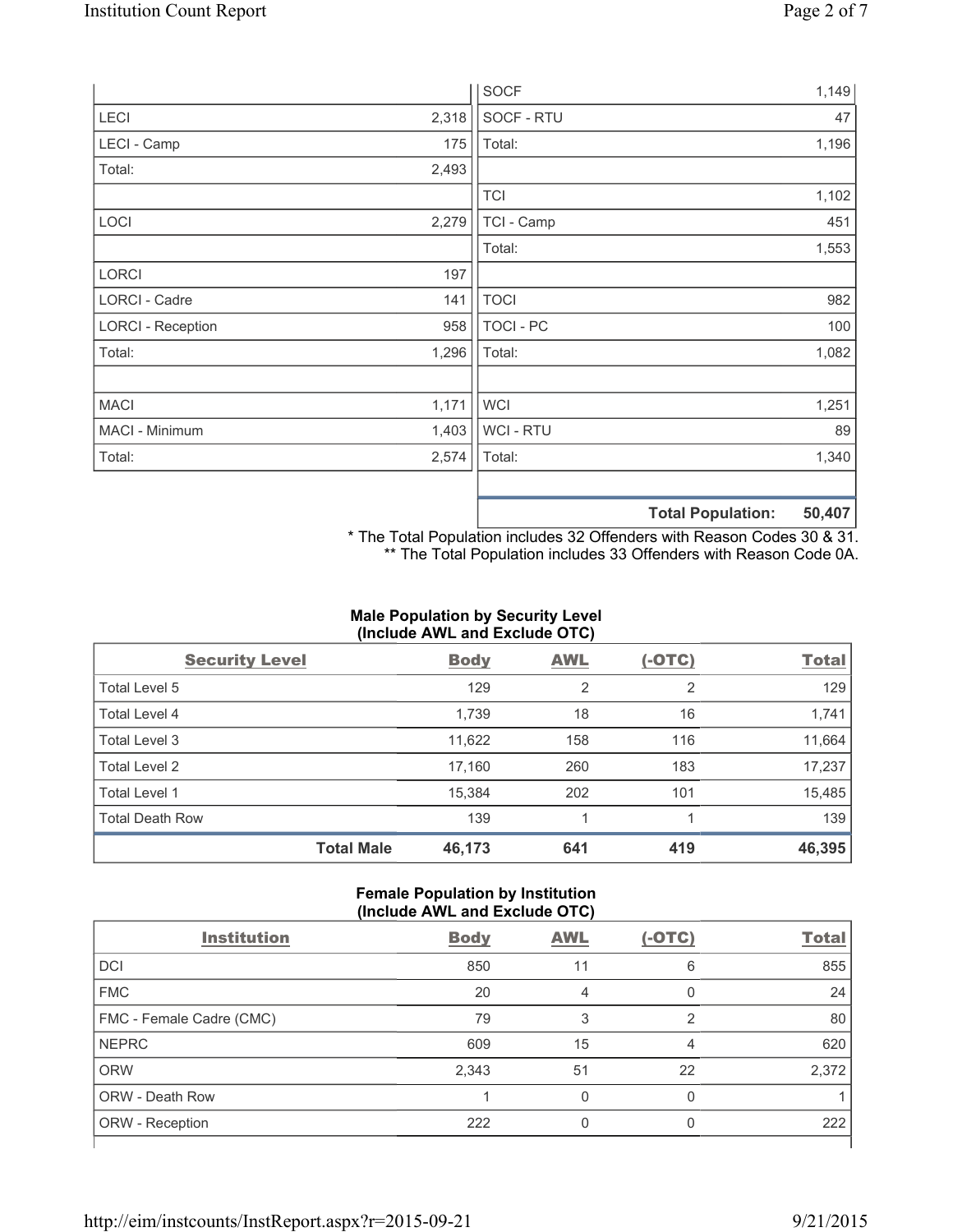| <b>ORW - RTU</b> |                          | 42     |     |     | 42     |
|------------------|--------------------------|--------|-----|-----|--------|
|                  | <b>Total Female</b>      | 4,166  | 84  | 34  | 4,216  |
|                  |                          |        |     |     |        |
|                  | <b>Total Population:</b> | 50,339 | 725 | 453 | 50,611 |

# **Male Population by Institution: Security Level 5 (Include AWL and Exclude OTC)**

|            | <b>Institution</b>   | <b>Body</b> | <b>AWL</b> | $(-OTC)$ | <b>Total</b> |
|------------|----------------------|-------------|------------|----------|--------------|
| <b>CRC</b> |                      |             |            |          |              |
| <b>OSP</b> |                      | 128         |            |          | 128          |
|            | <b>Total Level 5</b> | 129         |            |          | 129          |

# **Male Population by Institution: Security Level 4 (Include AWL and Exclude OTC)**

| <b>Institution</b>       |                      | <b>Body</b>    | <b>AWL</b>          | $(-OTC)$            | <b>Total</b>              |
|--------------------------|----------------------|----------------|---------------------|---------------------|---------------------------|
| <b>BECI</b>              |                      | 3              | $\mathsf 0$         | $\mathsf{O}\xspace$ | $\ensuremath{\mathsf{3}}$ |
| CRC                      |                      | 5              | $\mathsf 0$         | $\mathsf 0$         | $\sqrt{5}$                |
| CRC - Cadre              |                      | 1              | $\mathsf 0$         | $\mathsf{O}\xspace$ | 1                         |
| CRC - Reception          |                      | $\overline{2}$ | $\mathsf 0$         | $\mathsf{O}\xspace$ | $\sqrt{2}$                |
| <b>LAECI</b>             |                      | 1              | $\mathsf 0$         | $\mathsf 0$         | 1                         |
| LECI                     |                      | $\hbox{9}$     | $\mathsf 0$         | $\mathsf{O}\xspace$ | $\boldsymbol{9}$          |
| LORCI                    |                      | 8              | $\mathbf 2$         | $\overline{2}$      | $\,8\,$                   |
| <b>LORCI - Cadre</b>     |                      | 1              | $\mathsf 0$         | $\mathsf{O}\xspace$ | $\mathbf{1}$              |
| <b>LORCI - Reception</b> |                      | 11             | $\mathsf 0$         | $\mathsf{O}\xspace$ | 11                        |
| <b>MANCI</b>             |                      | $\overline{7}$ | $\mathsf 0$         | $\mathsf{O}\xspace$ | $\overline{7}$            |
| <b>NCCI</b>              |                      | 5              | $\mathsf 0$         | $\mathsf{O}\xspace$ | $\sqrt{5}$                |
| <b>NCI</b>               |                      | 5              | $\mathsf{O}\xspace$ | $\mathsf{O}\xspace$ | $\sqrt{5}$                |
| <b>OSP</b>               |                      | 305            | $\mathsf 0$         | $\mathsf{O}\xspace$ | 305                       |
| <b>RCI</b>               |                      | $10$           | $\mathsf{O}\xspace$ | $\mathsf{O}\xspace$ | 10                        |
| <b>RICI</b>              |                      | $\mathbf{1}$   | $\mathsf{O}\xspace$ | $\mathsf{O}\xspace$ | $\mathbf{1}$              |
| <b>SOCF</b>              |                      | 1,052          | 14                  | 12                  | 1,054                     |
| SOCF - RTU               |                      | 44             | $\mathbf 0$         | $\mathsf 0$         | 44                        |
| <b>TCI</b>               |                      | 14             | $\mathbf 0$         | $\mathbf 0$         | 14                        |
| <b>TOCI</b>              |                      | 184            | $\overline{2}$      | $\overline{2}$      | 184                       |
| <b>TOCI - PC</b>         |                      | 43             | $\mathsf 0$         | $\mathsf{O}\xspace$ | 43                        |
| <b>WCI</b>               |                      | 27             | $\mathsf{O}\xspace$ | $\mathsf{O}\xspace$ | 27                        |
| WCI - RTU                |                      | 1              | $\mathbf 0$         | $\mathsf{O}\xspace$ | 1                         |
|                          | <b>Total Level 4</b> | 1,739          | 18                  | 16                  | 1,741                     |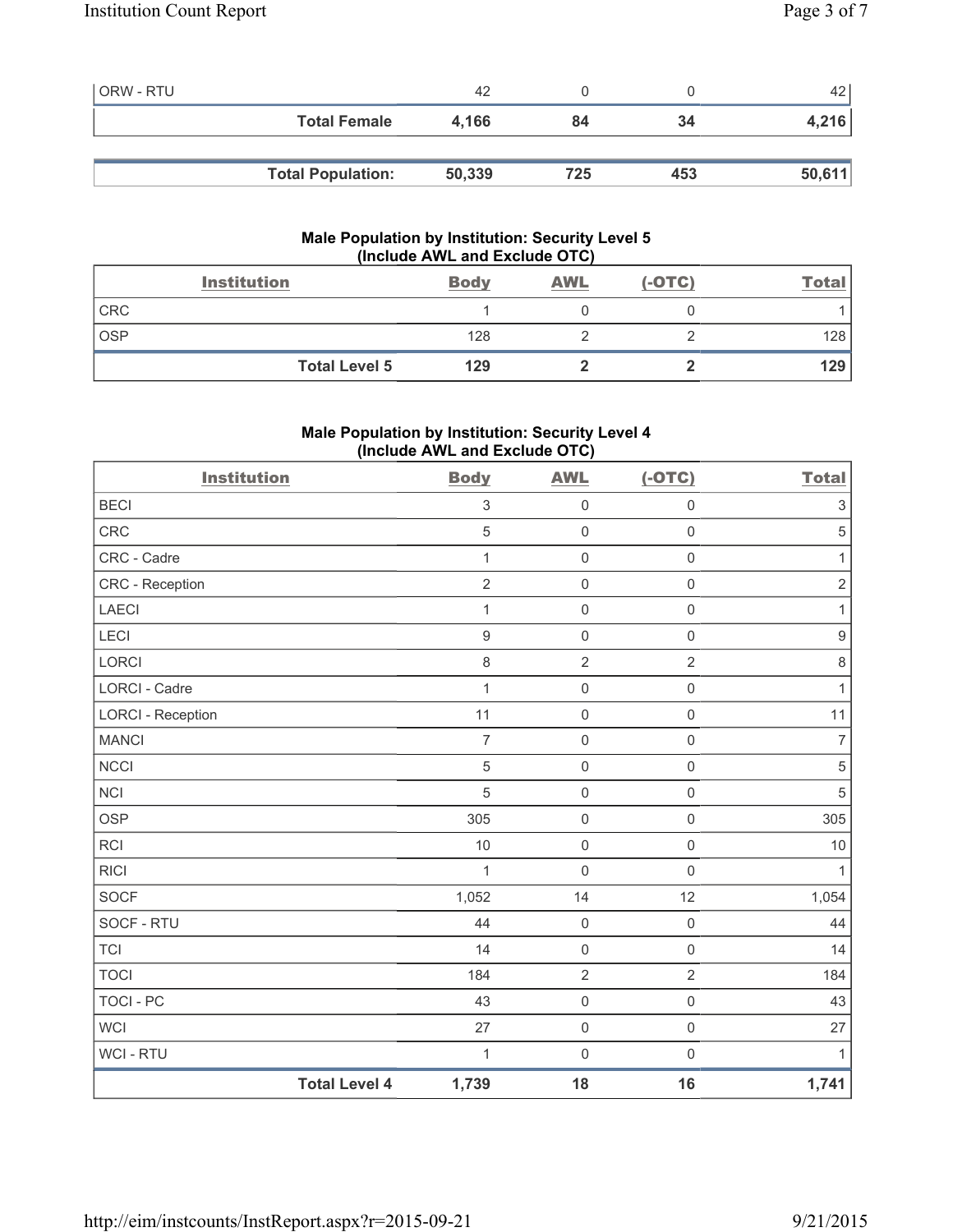| <b>Institution</b>                | $($ mcluut $R$ ive and excluut $O(O)$<br><b>Body</b> | <b>AWL</b>          | $(-OTC)$            | <b>Total</b>   |
|-----------------------------------|------------------------------------------------------|---------------------|---------------------|----------------|
| ACI                               | 14                                                   | 0                   | 0                   | 14             |
| ACI-PC                            | $\mathbf{1}$                                         | $\mathsf{O}\xspace$ | $\mathsf 0$         | 1              |
| <b>BECI</b>                       | 5                                                    | $\mathsf{O}\xspace$ | $\mathsf 0$         | $\sqrt{5}$     |
| CCI                               | 11                                                   | $\mathsf{O}\xspace$ | $\mathsf 0$         | 11             |
| CRC                               | 110                                                  | 10                  | $\,6\,$             | 114            |
| CRC - Cadre                       | 203                                                  | $\mathsf{O}\xspace$ | $\mathsf 0$         | 203            |
| <b>CRC</b> - Reception            | 638                                                  | 11                  | $\overline{7}$      | 642            |
| CRC - RTU                         | 27                                                   | $\mathsf{O}\xspace$ | $\mathsf 0$         | 27             |
| CRC - Youth                       | $\sqrt{2}$                                           | $\mathsf 0$         | $\mathsf 0$         | $\mathbf 2$    |
| <b>FMC</b>                        | $\sqrt{5}$                                           | $\mathsf{O}\xspace$ | $\mathsf 0$         | $\,$ 5 $\,$    |
| FMC - Intensive Care - Male (CMC) | $\overline{7}$                                       | $\mathsf{O}\xspace$ | $\mathsf 0$         | $\overline{7}$ |
| <b>LAECI</b>                      | $\overline{2}$                                       | $\mathsf{O}\xspace$ | $\mathsf 0$         | $\overline{2}$ |
| LECI                              | 2,210                                                | 16                  | 14                  | 2,212          |
| LOCI                              | 18                                                   | $\mathsf{O}\xspace$ | $\mathsf 0$         | 18             |
| LORCI                             | 117                                                  | 27                  | 22                  | 122            |
| LORCI - Cadre                     | 105                                                  | $\mathsf{O}\xspace$ | $\mathbf 0$         | 105            |
| <b>LORCI - Reception</b>          | 746                                                  | $\mathbf{1}$        | $\mathsf 0$         | 747            |
| <b>MACI</b>                       | 1                                                    | $\mathsf{O}\xspace$ | $\mathbf 0$         | 1              |
| <b>MANCI</b>                      | 2,201                                                | 24                  | 21                  | 2,204          |
| MCI                               | 23                                                   | $\mathsf{O}\xspace$ | $\mathbf 0$         | 23             |
| <b>NCCI</b>                       | 17                                                   | $\mathsf{O}\xspace$ | $\mathsf 0$         | 17             |
| NCI                               | 8                                                    | $\mathsf{O}\xspace$ | $\mathsf 0$         | $\,8\,$        |
| PCI                               | 49                                                   | 6                   | $\mathbf 0$         | 55             |
| <b>RCI</b>                        | 1,909                                                | 20                  | 15                  | 1,914          |
| <b>RICI</b>                       | 10                                                   | $\mathbf{1}$        | $\mathbf{1}$        | $10$           |
| SCI                               | 1                                                    | $\mathsf 0$         | $\mathsf 0$         | $\mathbf{1}$   |
| SOCF                              | 96                                                   | $\mathbf 1$         | 1                   | 96             |
| SOCF - RTU                        | $\mathsf 3$                                          | $\mathsf{O}\xspace$ | $\mathbf 0$         | $\mathfrak{S}$ |
| <b>TCI</b>                        | 1,014                                                | 14                  | 13                  | 1,015          |
| TCI - Camp                        | 1                                                    | $\mathsf{O}\xspace$ | $\mathsf{O}\xspace$ | $\mathbf{1}$   |
| <b>TOCI</b>                       | 737                                                  | $\overline{4}$      | $\mathbf{1}$        | 740            |
| <b>TOCI - PC</b>                  | 49                                                   | 0                   | $\mathsf{O}\xspace$ | 49             |
| <b>WCI</b>                        | 1,197                                                | 23                  | 15                  | 1,205          |
| WCI - RTU                         | 85                                                   | $\mathsf{O}\xspace$ | $\mathsf 0$         | 85             |
| <b>Total Level 3</b>              | 11,622                                               | 158                 | 116                 | 11,664         |

### **Male Population by Institution: Security Level 3 (Include AWL and Exclude OTC)**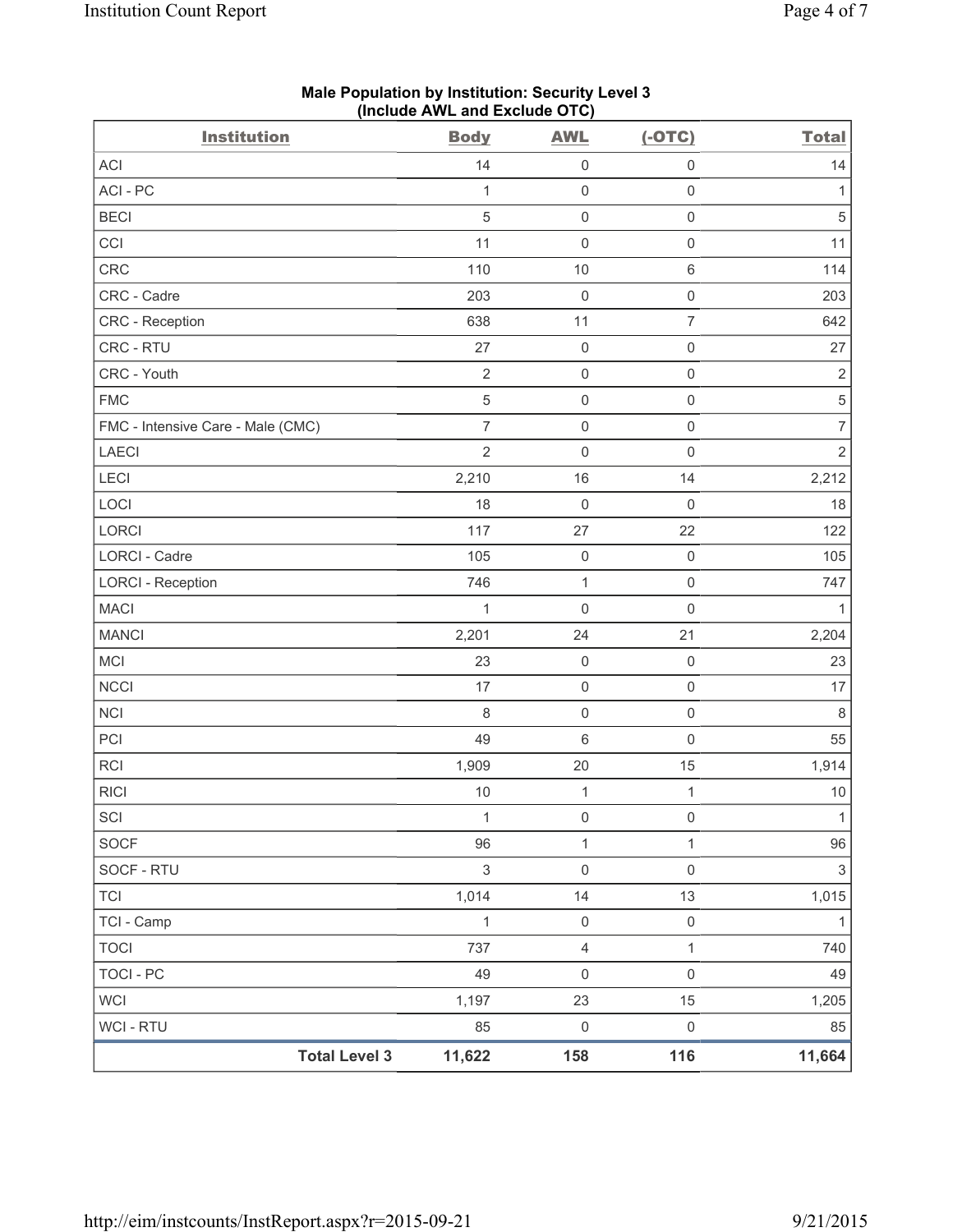| <b>Institution</b>                | <b>Body</b>               | <b>AWL</b>          | $(-OTC)$            | <b>Total</b>              |
|-----------------------------------|---------------------------|---------------------|---------------------|---------------------------|
| <b>ACI</b>                        | 610                       | $\,8\,$             | 5                   | 613                       |
| ACI - PC                          | 70                        | $\mathsf 0$         | $\mathsf 0$         | 70                        |
| <b>ACI - RTU</b>                  | 65                        | $\mathsf{O}\xspace$ | $\mathbf 0$         | 65                        |
| <b>BECI</b>                       | 1,451                     | 21                  | 14                  | 1,458                     |
| CCI                               | 1,717                     | 11                  | 10                  | 1,718                     |
| <b>CRC</b>                        | 103                       | $\,6\,$             | $\overline{4}$      | 105                       |
| CRC - Cadre                       | 80                        | $\mathsf{O}\xspace$ | $\mathsf{O}\xspace$ | 80                        |
| CRC - Reception                   | 104                       | $\,$ 3 $\,$         | $\sqrt{2}$          | 105                       |
| CRC - RTU                         | 17                        | $\mathsf{O}\xspace$ | $\mathsf{O}\xspace$ | 17                        |
| CRC - Youth                       | $\ensuremath{\mathsf{3}}$ | $\mathsf{O}\xspace$ | $\mathsf{O}\xspace$ | $\ensuremath{\mathsf{3}}$ |
| <b>FMC</b>                        | 4                         | $\mathsf{O}\xspace$ | $\mathsf{O}\xspace$ | $\overline{4}$            |
| FMC - Intensive Care - Male (CMC) | 21                        | $\mathbf{1}$        | $\mathsf 0$         | 22                        |
| GCI                               | 804                       | $\boldsymbol{9}$    | $\overline{7}$      | 806                       |
| GCI - Camp                        | 1                         | $\mathsf{O}\xspace$ | $\mathsf 0$         | $\mathbf{1}$              |
| <b>GCI-RTU</b>                    | $\mathbf{1}$              | $\mathbf 0$         | $\mathsf 0$         | $\mathbf{1}$              |
| <b>LAECI</b>                      | 1,115                     | 22                  | 17                  | 1,120                     |
| LECI                              | 86                        | $\mathbf 0$         | $\mathsf 0$         | 86                        |
| LOCI                              | 1,110                     | 12                  | 10                  | 1,112                     |
| LORCI                             | 56                        | 23                  | 19                  | 60                        |
| LORCI - Cadre                     | 33                        | $\mathsf{O}\xspace$ | $\mathsf{O}\xspace$ | 33                        |
| <b>LORCI - Reception</b>          | 114                       | $\mathsf{O}\xspace$ | $\mathsf{O}\xspace$ | 114                       |
| <b>MACI</b>                       | 1,170                     | $\,8\,$             | $\sqrt{2}$          | 1,176                     |
| <b>MANCI</b>                      | 41                        | $\mathsf{O}\xspace$ | $\mathsf 0$         | 41                        |
| MCI                               | 1,675                     | 18                  | 15                  | 1,678                     |
| MCI - Camp                        | $\mathbf{1}$              | $\mathsf{O}\xspace$ | $\mathsf 0$         | $\mathbf{1}$              |
| <b>NCCI</b>                       | 1,576                     | 23                  | 16                  | 1,583                     |
| NCCI - Camp                       | 17                        | $\mathsf{O}\xspace$ | $\mathsf 0$         | 17                        |
| <b>NCI</b>                        | 1,675                     | 27                  | 20                  | 1,682                     |
| PCI                               | 740                       | 15                  | $\,$ 5 $\,$         | 750                       |
| <b>RCI</b>                        | 174                       | $\mathbf{1}$        | $\mathbf{1}$        | 174                       |
| <b>RICI</b>                       | 1,467                     | 25                  | 16                  | 1,476                     |
| SCI                               | 932                       | 27                  | 20                  | 939                       |
| <b>TCI</b>                        | 30                        | $\mathsf{O}\xspace$ | $\mathsf 0$         | 30                        |
| <b>TOCI</b>                       | 61                        | $\mathsf{O}\xspace$ | $\mathsf 0$         | 61                        |
| <b>TOCI - PC</b>                  | 8                         | $\mathsf{O}\xspace$ | $\mathsf{O}\xspace$ | $\,8\,$                   |
| <b>WCI</b>                        | 26                        | $\mathsf{O}\xspace$ | $\mathsf 0$         | 26                        |
| WCI - RTU                         | $\overline{2}$            | $\mathsf{O}\xspace$ | $\mathsf{O}\xspace$ | $\sqrt{2}$                |
| <b>Total Level 2</b>              | 17,160                    | 260                 | 183                 | 17,237                    |

**Male Population by Institution: Security Level 2 (Include AWL and Exclude OTC)**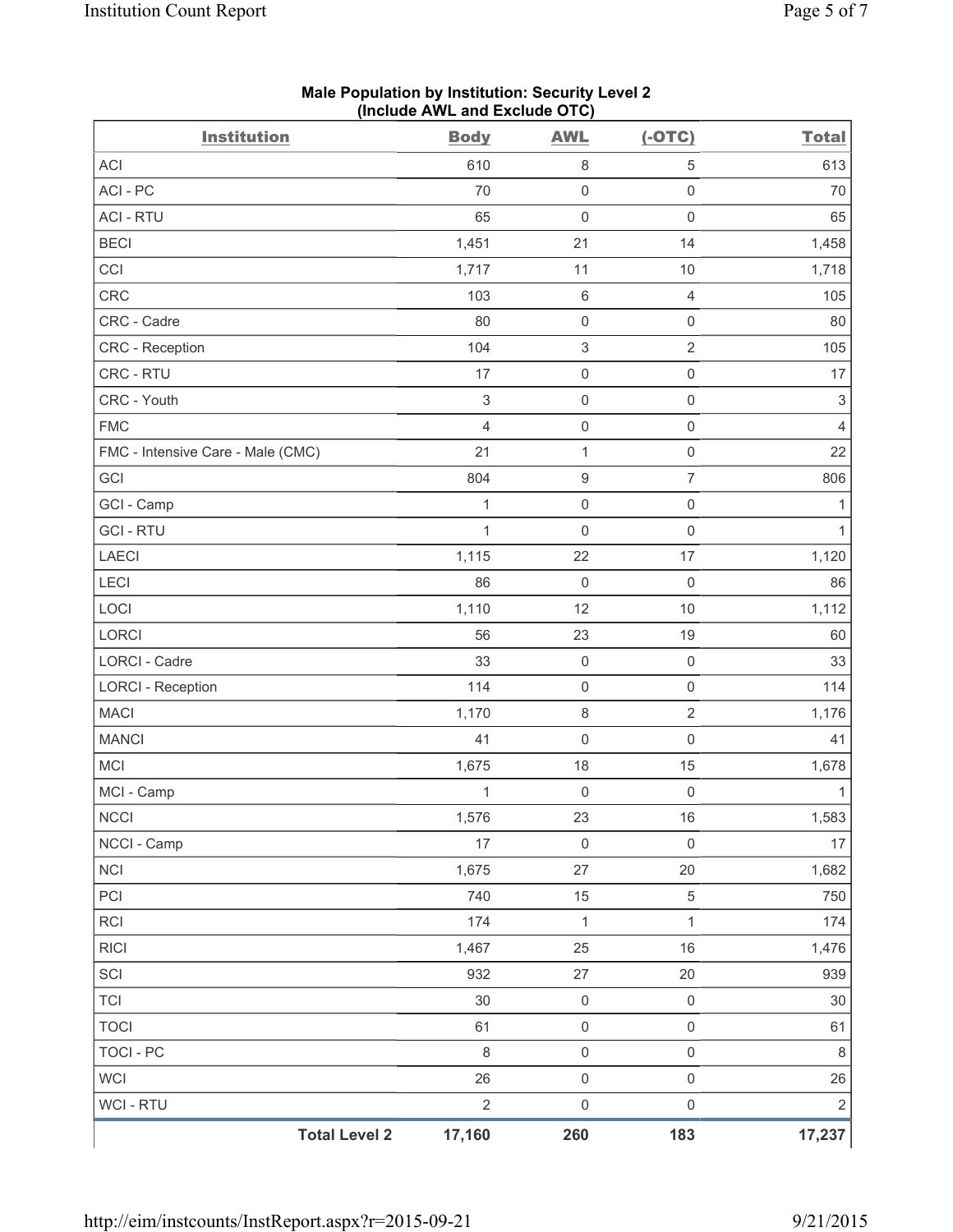| <b>Institution</b>                | (include AVVL and Exclude $O(O)$<br><b>Body</b> | <b>AWL</b>                | $(-OTC)$                  | <b>Total</b>   |
|-----------------------------------|-------------------------------------------------|---------------------------|---------------------------|----------------|
| ACI                               | 695                                             | $\overline{7}$            | $\,$ 5 $\,$               | 697            |
| ACI - PC                          | 1                                               | $\mathsf{O}\xspace$       | $\mathsf 0$               | 1              |
| <b>ACI - RTU</b>                  | 45                                              | $\mathsf 0$               | $\mathsf{O}\xspace$       | 45             |
| <b>BECI</b>                       | 752                                             | 17                        | $\overline{4}$            | 765            |
| <b>BECI - Camp</b>                | 466                                             | $\mathsf 0$               | $\mathsf{O}\xspace$       | 466            |
| CCI                               | 874                                             | $\,6$                     | $\overline{4}$            | 876            |
| CRC                               | 60                                              | $\mathbf{1}$              | $\mathbf{1}$              | 60             |
| CRC - Cadre                       | $9$                                             | $\mathsf 0$               | $\mathsf{O}\xspace$       | 9              |
| CRC - Reception                   | 88                                              | $\mathbf{1}$              | $\mathbf{1}$              | 88             |
| CRC - RTU                         | 1                                               | $\mathsf 0$               | $\mathsf 0$               | $\mathbf{1}$   |
| <b>FMC</b>                        | 479                                             | $\boldsymbol{9}$          | $\ensuremath{\mathsf{3}}$ | 485            |
| FMC - Intensive Care - Male (CMC) | 17                                              | $\mathsf 0$               | $\mathsf{O}\xspace$       | 17             |
| GCI                               | 429                                             | 16                        | $\overline{7}$            | 438            |
| GCI - Camp                        | 759                                             | $\,6$                     | $\ensuremath{\mathsf{3}}$ | 762            |
| <b>GCI-RTU</b>                    | 1                                               | $\mathsf{O}\xspace$       | $\mathsf 0$               | 1              |
| <b>LAECI</b>                      | 657                                             | $\boldsymbol{9}$          | $\,6\,$                   | 660            |
| LECI                              | 13                                              | 3                         | $\mathbf{1}$              | 15             |
| LECI - Camp                       | 175                                             | $\mathsf{O}\xspace$       | $\mathsf{O}\xspace$       | 175            |
| LOCI                              | 1,151                                           | $\ensuremath{\mathsf{3}}$ | $\sqrt{3}$                | 1,151          |
| <b>LORCI</b>                      | 16                                              | $\mathbf 5$               | $\sqrt{5}$                | 16             |
| LORCI - Cadre                     | $\overline{2}$                                  | $\mathsf{O}\xspace$       | $\mathsf{O}\xspace$       | $\overline{2}$ |
| <b>LORCI - Reception</b>          | 87                                              | $\mathsf 0$               | $\mathsf{O}\xspace$       | 87             |
| MACI - Minimum                    | 1,403                                           | 17                        | 10                        | 1,410          |
| <b>MANCI</b>                      | 15                                              | $\overline{7}$            | $\mathbf{1}$              | 21             |
| MANCI - Camp                      | 409                                             | $\mathsf{O}\xspace$       | $\mathsf{O}\xspace$       | 409            |
| MCI                               | 497                                             | $\,6\,$                   | $\mathsf{O}\xspace$       | 503            |
| MCI - Camp                        | 320                                             | $\mathbf 1$               | $\mathsf{O}\xspace$       | 321            |
| <b>NCCI</b>                       | 692                                             | $10$                      | $\,6\,$                   | 696            |
| NCCI - Camp                       | 388                                             | $\mathsf 0$               | $\mathsf{O}\xspace$       | 388            |
| <b>NCI</b>                        | 806                                             | $10\,$                    | $\,6\,$                   | 810            |
| <b>OSP</b>                        | 10                                              | $\mathsf{O}\xspace$       | $\mathsf{O}\xspace$       | $10$           |
| PCI                               | 1,316                                           | 22                        | $10$                      | 1,328          |
| <b>RICI</b>                       | 1,126                                           | 15                        | $\,8\,$                   | 1,133          |
| SCI                               | 1,131                                           | 20                        | 12                        | 1,139          |
| <b>TCI</b>                        | 44                                              | 11                        | $\sqrt{5}$                | 50             |
| TCI - Camp                        | 450                                             | $\mathsf{O}\xspace$       | $\mathsf{O}\xspace$       | 450            |

### **Male Population by Institution: Security Level 1 (Include AWL and Exclude OTC)**